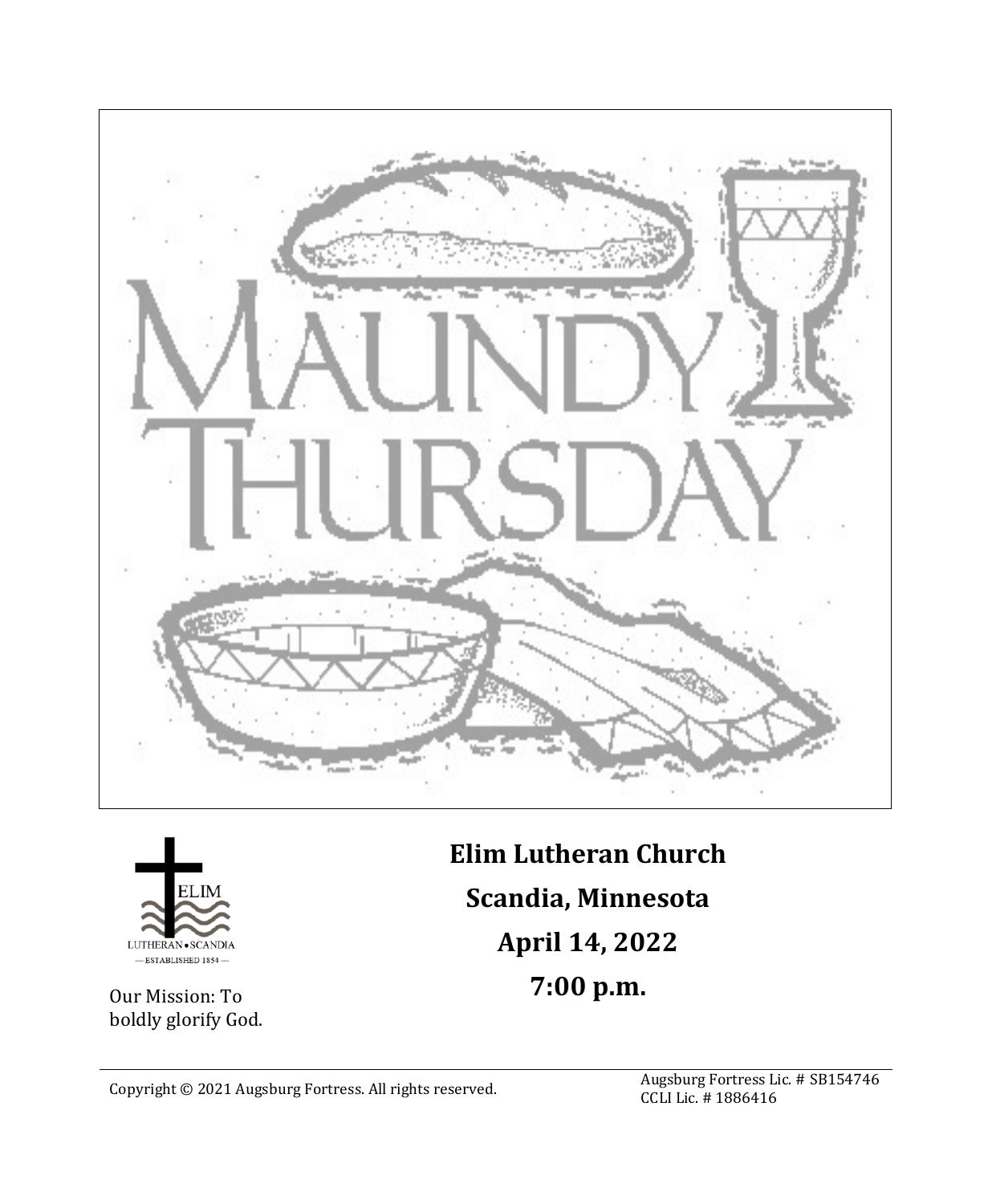**Prelude**: *Were You There* (2001) - Lynn Petersen *Meditation - O Mensch, bewein dein Sünde groß* (2022) - Paul Fey

(*Translation: O Man, Weep Greatly for Your Sin)*

### **Welcome**

Tonight is a special night, for it is on this night that we gather to commemorate the Lord's Supper, as it first happened. Welcome to the table of the Lord.

**Special Music:** *I Want Jesus to Walk with Me* (Tim Newcomb – Soloist) [Refer to ELW 325 to reflect on the words as you listen to the music.]

### **Greeting**

The grace of our Lord Jesus Christ, the love of God, and the communion of the Holy Spirit be with you all. **And also with you.**

## **Prayer of the Day**

**Ever-gracious God, we gather in this evening hour as friends gathered with Jesus in an Upper Room long ago. We come bearing the burdens of a bitter and broken world. We come with dry and thirsty spirits. Remind us, in the breaking of the bread, of our need and of your great sufficiency. Refresh us and make us whole with the cup of forgiveness. Draw us nearer to each other in mutual service and closer to you in the covenant of faithfulness and thanksgiving. Deepen in us trust in your steadfast love for us in Jesus Christ, our friend and Redeemer. Amen.**

**\* \* Presentation of the Last Supper \* \***

#### **Confession and Forgiveness**

God of mercy and love, when Judas went out that door, a part of each one of us went with him.

**We have all betrayed Jesus in one way or another.**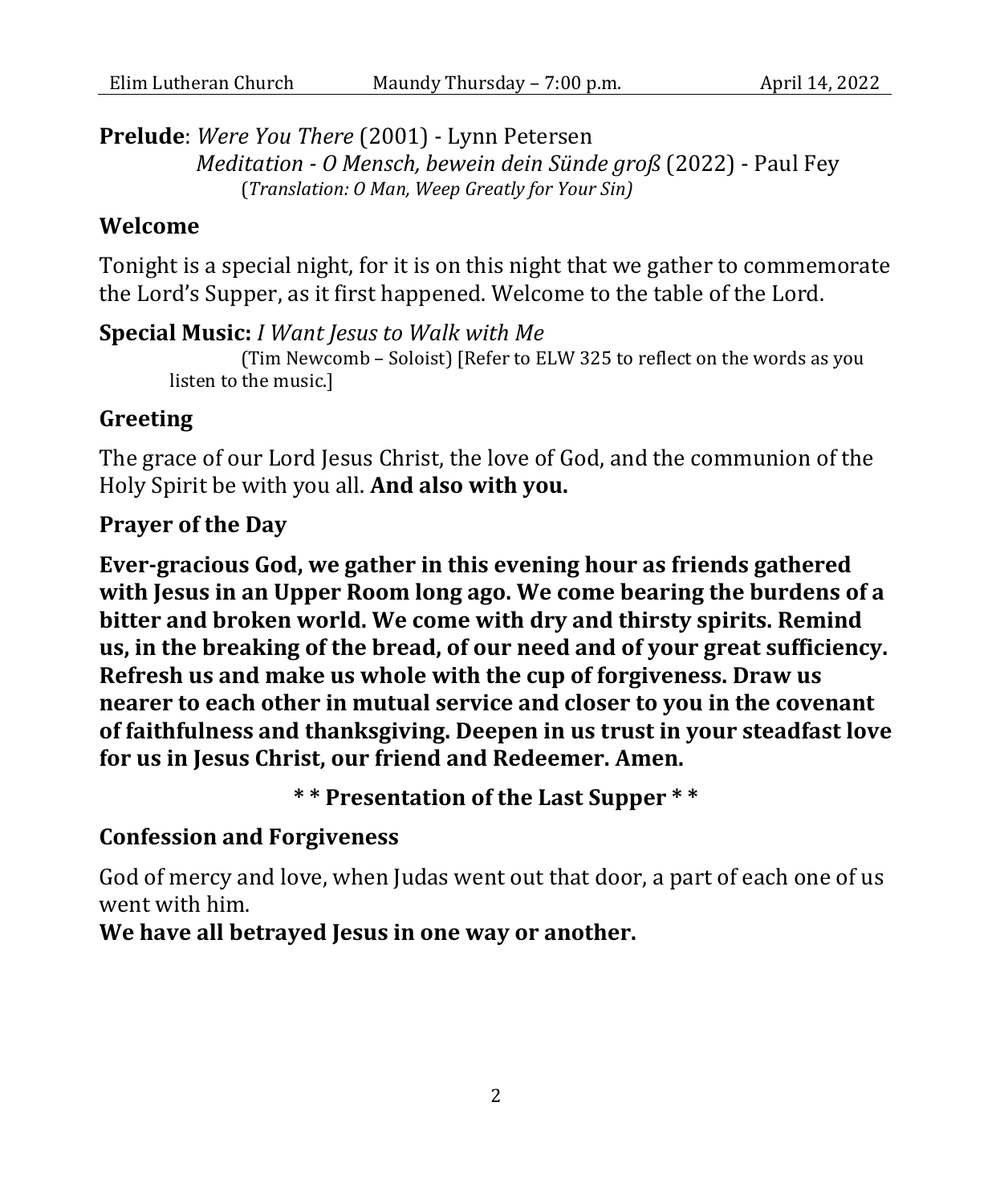And when the disciples sat unmoving at the table, each waiting for the other to wash their feet, a part of each one of us sat there with them.

# **We have all sat unmoving, waiting for someone else to do what we should be doing ourselves.**

And when Peter did not want Jesus to wash his feet, a part of each one of us joined him in that rejection of Jesus' care for us.

# **We have all resisted the new order Jesus brings, where those who are greatest become loving servants to all.**

God forgives us for immobility, for our fear and leads us by the Holy Spirit to again trust Jesus in love of God and each other, in hope for a new future. **Amen.**

Come, all who labor and are heavy laden. At the table of the Lord find refreshment for your soul. Here find your healing. Here remember that Christ died for you and be thankful. Let us pray together in the words Christ taught us:

# **Lord's Prayer**

This is the body of Christ broken for you. This is the blood of Christ poured out for you. Take and eat.

## **Prayer after Communion**

**Patient God, we have received the elements of bread and wine. We have come to the table, imperfect, flawed. Yet in Christ you receive us and offer us healing and hope. May these gifts of bread and wine, body and blood of Christ heal our brokenness and bind us together in new lives of faithful discipleship. Amen.**

**Hymn:** *ELW 347 – Go to Dark Gethsemane*

*(We sit in silence as the altar is stripped and lights are dimmed).*

Dismissal: Go in peace, into the darkness of the night to await the dawn. **Amen.**

**Postlude**: *What Wondrous Love Is This* (1992) - John Eggert